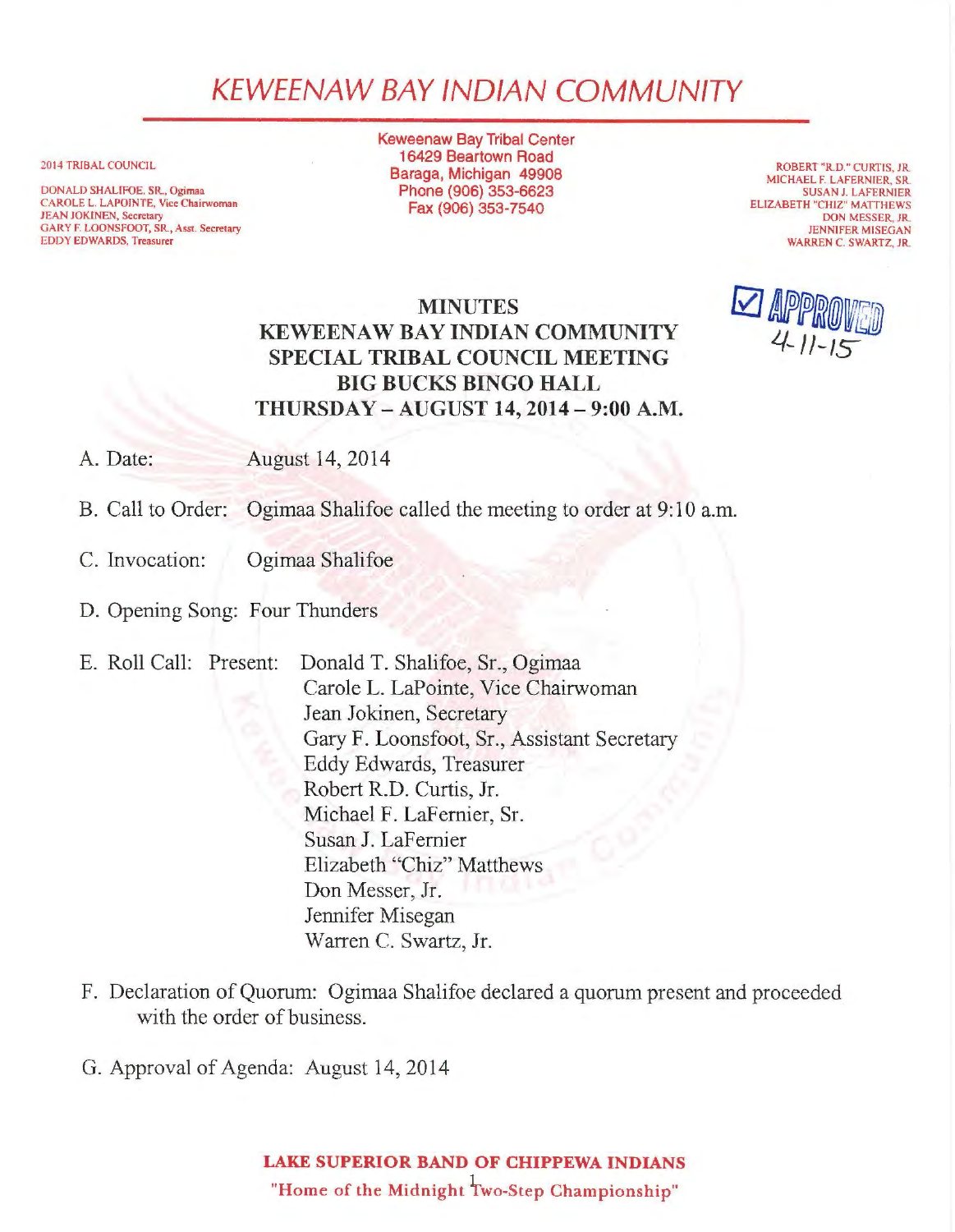MOTION MADE BY EDDY EDWARDS TO APPROVE THE AGENDA AS PRESENTED, CLOSED SESSION OPEN TO TRIBAL MEMBERS ONLY. SUPPORTED BY CAROLE LAPOINTE. SIX IN FAVOR (Donald Shalifoe, Sr., Carole L. LaPointe, Jean Jokinen, Eddy Edwards, Robert R.D. Curtis, Jr., Elizabeth "Chiz" Matthews), SIX OPPOSED (Gary F. Loonsfoot, Sr., Michael F. LaFernier, Sr., Susan J. LaFernier, Don Messer, Jr., Jennifer Misegan, Warren C. Swartz, Jr.), ABSTAINING- 0, ABSENT - 0 MOTION DEFEATED.

MOTION MADE BY WARREN C. SWARTZ, JR. TO MAKE A CHANGE TO THE AGENDA: CHANGE FROM CLOSED SESSION TO OPEN SESSION FOR TRIBAL MEMBERS AND HE MAKES A MOTION TO APPROVE THE AGENDA. SUPPORTED BY JENNIFER MISEGAN. SEVEN IN FAVOR (Carole L. LaPointe, Gary F. Loonsfoot, Sr., Michael F. LaFernier, Sr., Susan J. LaFernier, Don Messer, Jr., Jennifer Misegan, Warren C. Swartz, Jr.), FIVE OPPOSED - (Donald Shalifoe, Sr., Jean Jokinen, Eddy Edwards, Robert R.D. Curtis, Jr., Elizabeth "Chiz" Matthews), ABSTAINING - 0, ABSENT - 0 MOTION CARRIED.

MOTION MADE BY JEAN JOKINEN TO APPROVE THE AGENDA AND CLOSED TO THE MEDIA. MOTION DIED DUE TO LACK OF SUPPORT. (Jean made this motion because there was confusion on the above motions regarding the count.)

- H. Open Session:
- 1. Donald Shalifoe, Ogimaa The Judges' Suspension\_letter was read. Council requested a copy. He stated that Bradley T. Dakota was suspended without pay per five violations of the Personnel Policy regarding political activity and employee discipline. (see letter)

## MOTION MADE BY EDDY EDWARDS TO APPROVE KB-043-2014. SUPPORTED BY CAROLE LAPOINTE. (The resolution was read but was not on the agenda)

The Tribal Court has allowed a suit against the Community, without its consent, to be initiated by Fred Dakota in his effort to restrain the Tribal Council from implementing approved Resolution KB-005-2014 by its officers and is threatening the Sovereign Immunity of the Keweenaw Bay Indian Community; and the Keweenaw Bay Indian Community Tribal Council confirms the Ogimaa's suspension of the Chief Judge and the Associate Judge for interfering with the Keweenaw Bay Indian Community Tribal Council's approved Resolution KB-005-2014 and orders both judges to cease all processes related to the civil suit filed against the Community's officers for implementing